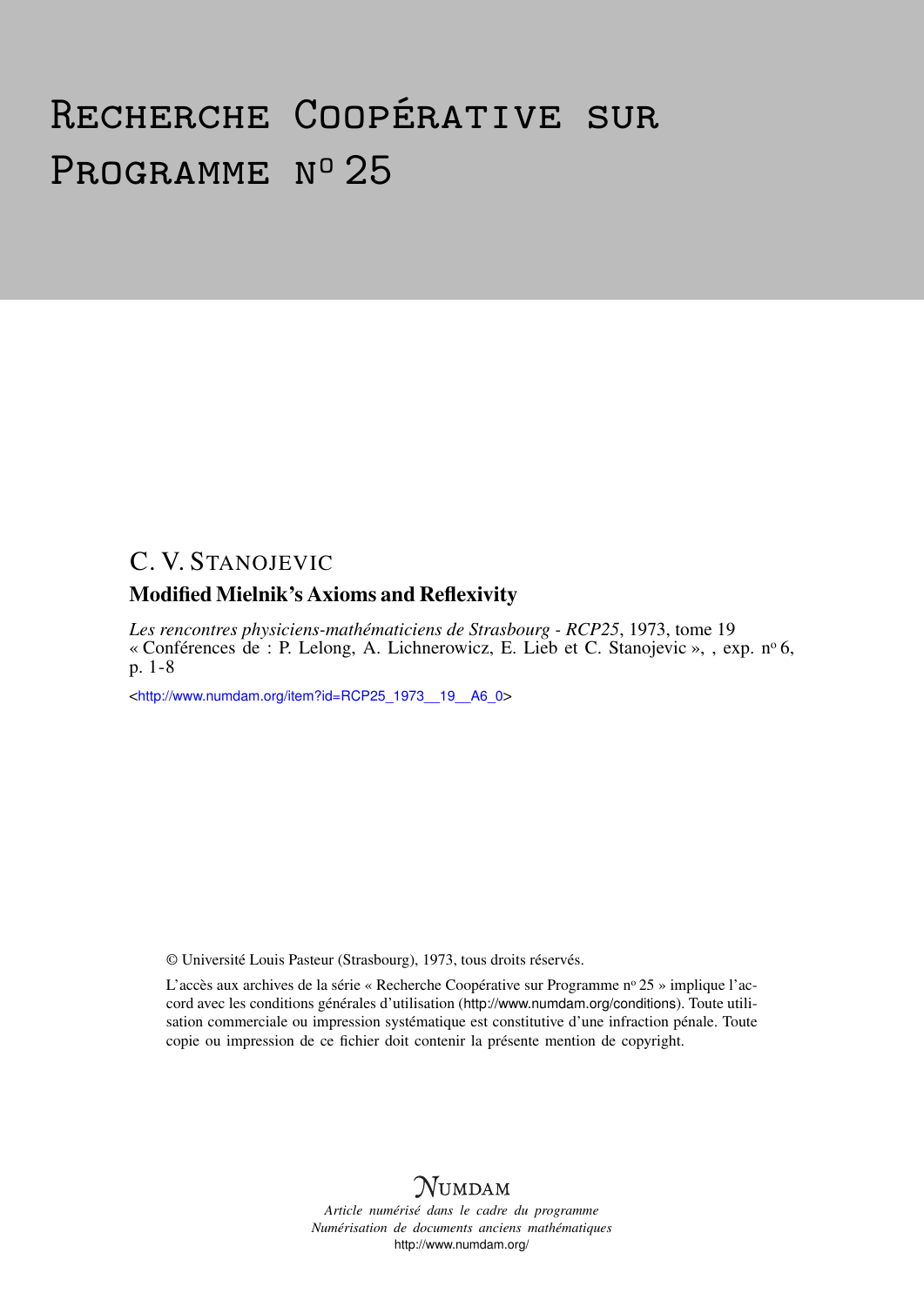### **Modified Mielnik's Axioms and Reflexivity C.V. Stanojevic\***

1. Introduction. Mielnik's [1] geometric approach to the founda**tion of general quantum mechanics revived the interest in characterization of inner product spaces. A natural form of the generalized parallelogram law [2] came out of studying geometric properties of the concrete representation space of Mielnik's quantum states. This generalized parallelogram law was related to that of D.A. Senechalle [3], through the functional equation f + f o g = 1, where** 

> $f \in F = \{f | f \in C[0,2], f^+, f(0) = 0, f(2) = 1\}$  $g \varepsilon G = {g | g \varepsilon C[0,2], g \nmid g(0) = 2, g(2) = 0}.$

**The generalized parallelogram law** 

 $f(|x + y|) + f(|x - y|) = 1$ 

where f  $\epsilon$  F, and  $||x|| = ||y|| = 1$  turned out to be a concrete form of the well-known condition of E.R. Lorch, [4]. **Before we show how by modifying Mielnik' s axioms we can get other geometric properties of the concrete representation space, we shall give a brief account of the results mentioned above.** 

## **2. Mielnik's probability spaces and characterization of inner product-spaces.**

**Let S be a non-empty set and p a real-valued function defined on S x S such that** 

 $(A)$  0 < p(a,b) < 1 and a = b  $\iff$  p(a,b) = 1

 $(B)$   $p(a,b) = p(b,a)$ ,

**for all a,b e S.**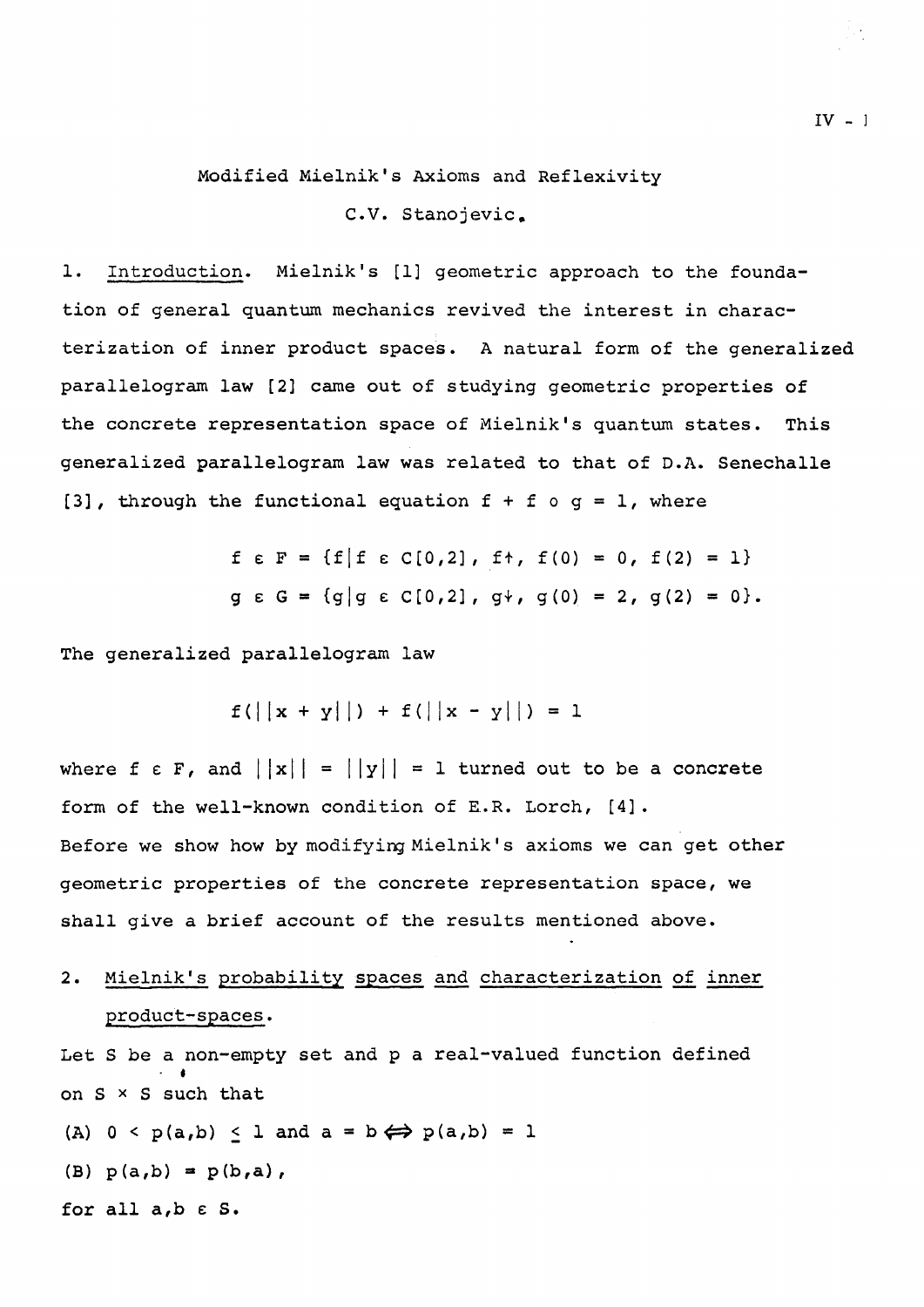**Definition 2.1. Two elements a and b in S are orthogonal if p(a,b) = 0. A subset R of S is an orthogonal system if any two distinct elements of R are orthogonal.** 

**It is easy to show that there exists a maximal orthogonal system. Definition 2.2\* A maximal orthogonal system is called a basis B**  in S. Let  $F<sub>B</sub>$  be the class of all finite subsets F of B, then

$$
p(a, F) = \sum_{b \in F} p(a, b)
$$

is defined for all  $a \in S$ , and all  $F \in F_B$ . **The following property of B is postulated.** 

$$
\sup_{\mathbf{F}\in\mathcal{F}_{\mathbf{R}}} p(a,\mathbf{F}) = 1
$$

**Definition 2.3. Any pair (S,p) satisfying axiom (A), (B) and (C) is called a probability space.** 

Theorem 2.1. Let  $B_1$  and  $B_2$  be two basis, then  $B_1$  and  $B_2$  have the **same cardinal number.** 

**Definition 2.4. The common cardinal number of all basis is called the dimension of (S,p)** 

**Theorem 2.2. Let f e F. Then there exists a g** *e* **G such that** 

$$
(2.1) \t f + f o g = 1
$$

**Let g e G. Then (2.1) has a solution f e F if and only if g is**  an involution, i.e.  $g = g^{-1}$ . **Example 2.1» Let h e G. If** 

$$
g(t) = h^{-1}(2 - 1g[e^2 - e^{2-h(x)} + 1])
$$

**then** 

$$
f(t) = \frac{e^{2-h(t)-1}}{e^2-1}
$$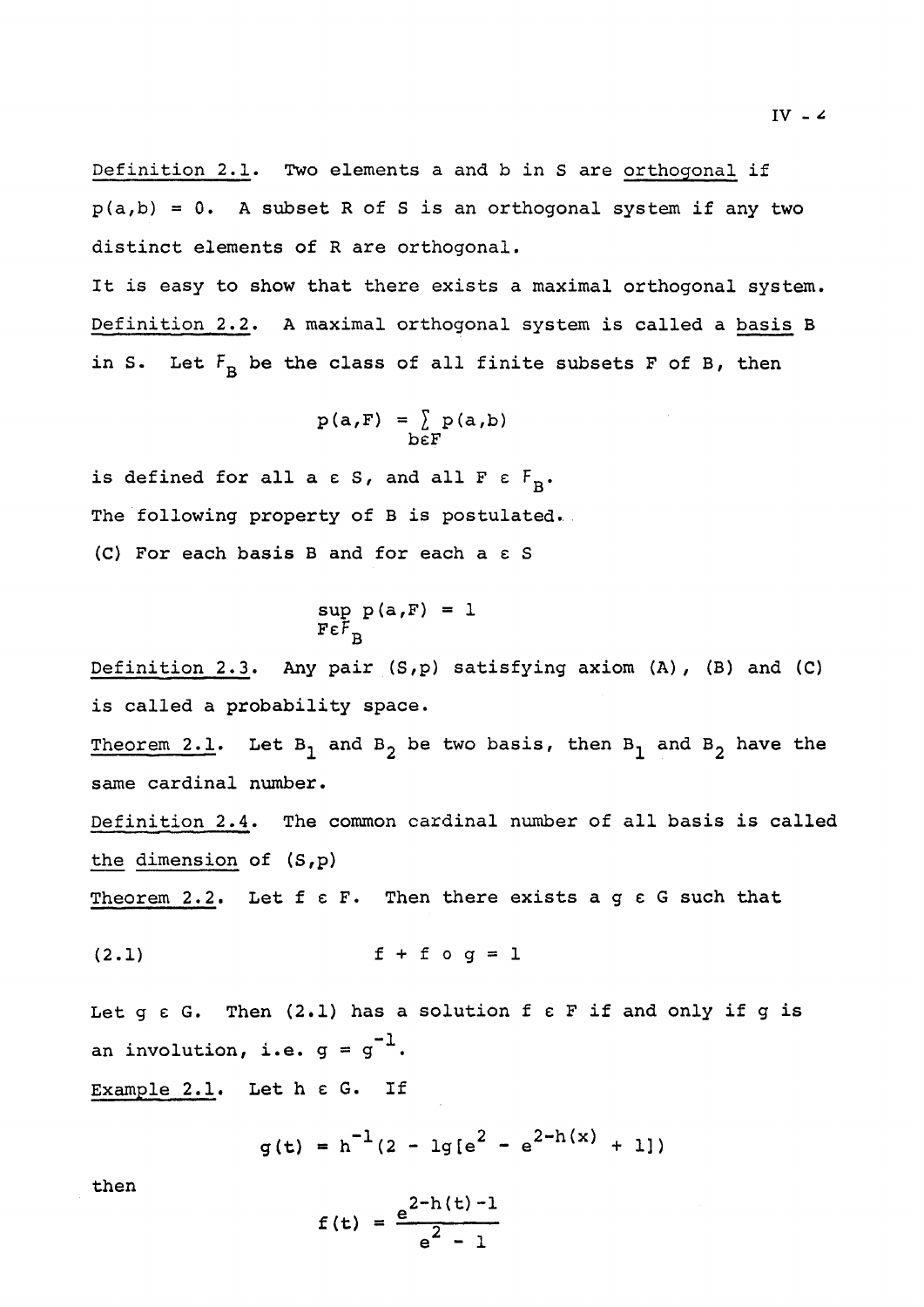#### **is a solution of (2.1).**

**Example 2.2. For** 

$$
h(t) = -\lg\left[\frac{t^2}{4}(1 - e^{-2}) + e^{-2}\right]
$$

**we have** 

$$
f(t) = \frac{t^2}{4}.
$$

Theorem 2.3. Let N be normed real linear space and  $S = \{x \mid ||x|| = 1\}$ . **Then N is an inner product space if and only if** 

(2.2) 
$$
f(|x + y|) + f(|x - y|) = 1
$$

**for some f e F and all x,y e S.** 

**Example 2.3. Refering to Example 2.1 we have that a necessary and sufficient condition for N to be an inner product space is that** 

$$
e^{-h(||x+y||) + f(||x-y||)} = 1
$$

for some  $h \in G$  and all  $x, y \in S$ .

**Example 2.4. Let h be as in Example 2.2. Then (2.2) becomes the well-known condition of M.M. Day [5].** 

**Theorem 2.4.** Let N be a normed real linear space,  $S = \{x \mid ||x|| = 1\}$ , and let  $p(x,y) = f(||x+y||)$ , where  $f \in F$ . Then N is an inner product **space if and only if for some f e F, (S,p) is a probability space of dimension 2.** 

**Example 2.5. Let h be as in Example 2.1. Then N is an inner product space if and only if** 

$$
(S, \frac{e^{2-h(|x+y||)}-1}{e^2-1})
$$

**is a probability space of dimension** *2,* **for some h e G. Example 2.6. For**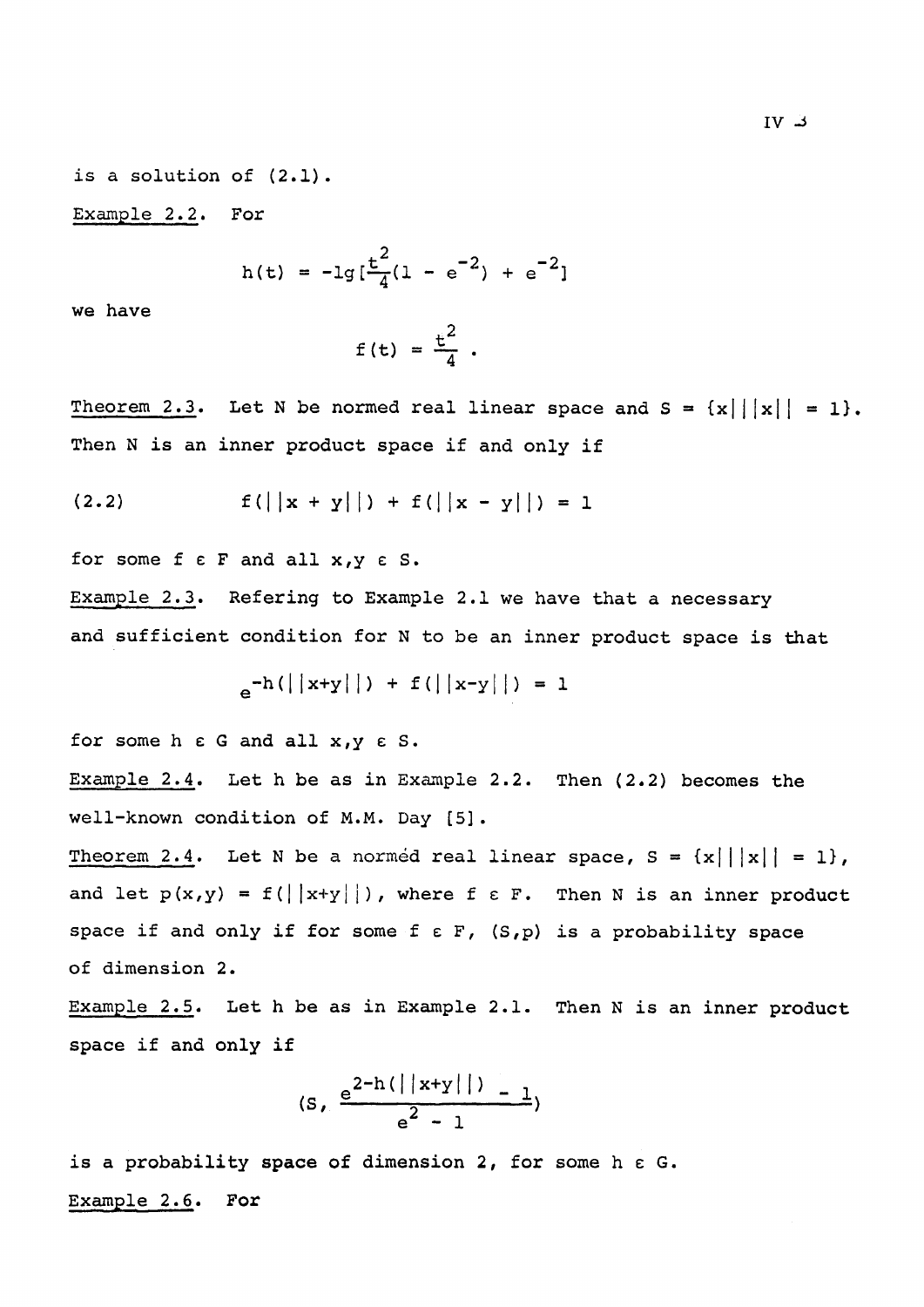**IV - 4** 

$$
h(t) = -\lg\left[\frac{t^2}{4}(1-e^{-2}) + e^{-2}\right]
$$

**we have result given in [6]•** 

**3. Modified Mielnik's axioms and geometry of representation spaces. First we shall change axiom (A) as follows** 

 $(A^*)$  0 <  $p^*(a,b)$  < 1  $p^*(a,b) = 1 \implies a = b$ 

**and keep (B) and (C) as in the Mielnik system of axioms. A pair (S,p\*) satisfying axioms (A\*), (B) and (C) we shall call ^-probability space. As before S is the unit sphere of a normed real linear space N.** 

**Lemma 3.1« Let (S,p\*) be a \*-probability space. If** 

**(3.1) p\*(x,y) > f(||x+y||), x,y e S,** 

where  $f \in F^* = \{f | f \in C[0,]: f(t) \Leftrightarrow t=0, \text{ then } (S,p^*) \text{ is a probability space }$ **Proof.** We have to show that  $x = y \implies p^*(x,y) = 1$ . **From (3.1) we have** 

 $p^*(x,x) \geq f(2) = 1$ 

But  $p^*(x,y) < 1$ , thus  $p^*(x,x) = 1$ . Lemma 3.2. If (S, p\*) is a \*-probability space of dimension 2 and (3.1) holds, then every basis is of the form  $\{y, -y\}$ ,  $\forall y \in S$ . **Proof. By Lemma 3.1 (S,p\*) is a probability space. Let x and y be any two orthogonal elements. Then** 

 $0 = p*(x,y) \ge f(||x+y||)$ 

**and** 

$$
f(|x+y||) = 0
$$

However  $f(t) = 0 \Leftrightarrow t = 0$ . Therefore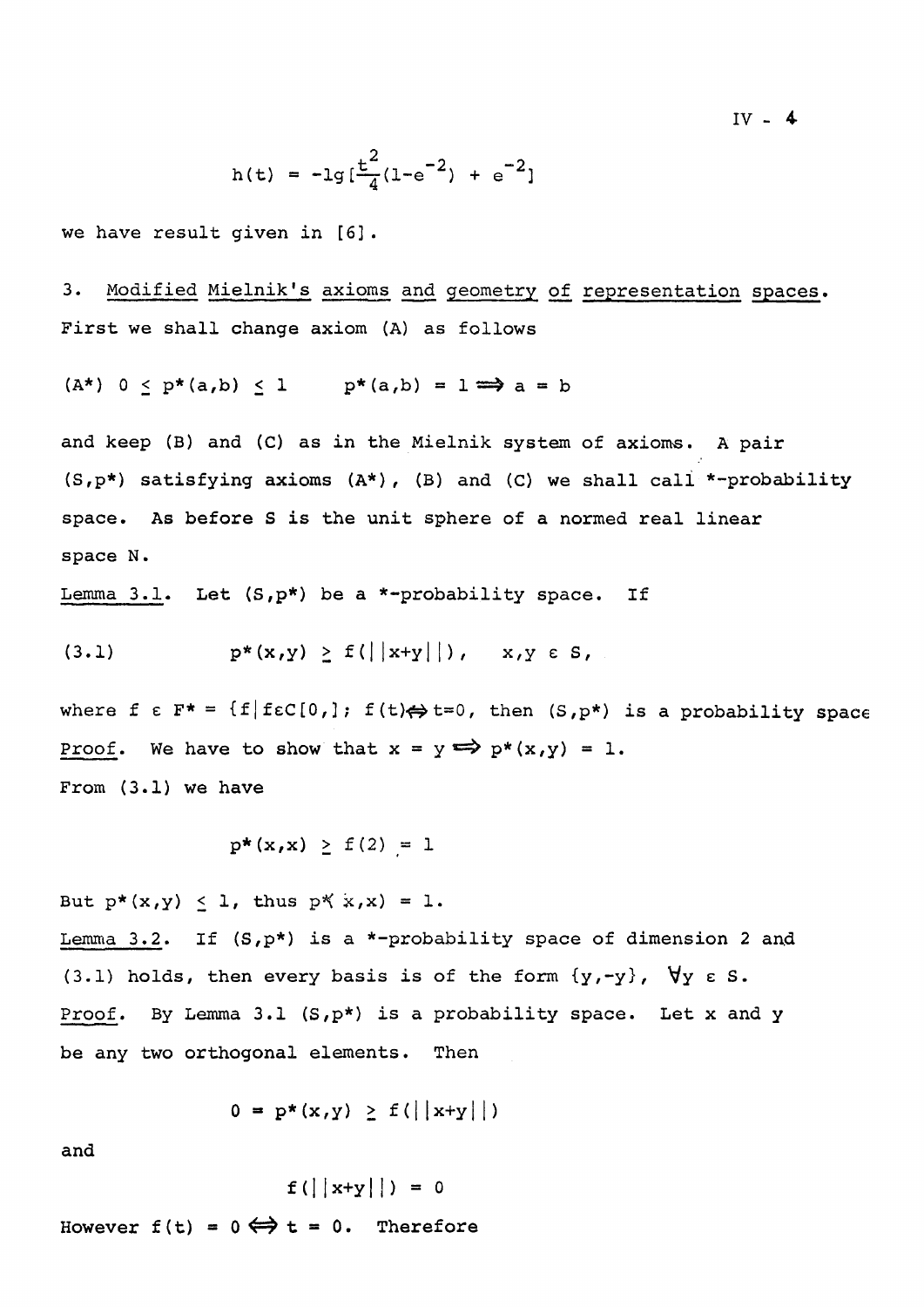$$
||\mathbf{x}+\mathbf{y}|| = 0
$$

**or** 

 $x + y = 0$ 

**Finally y is orthogonal to -y, and since (S,p\*) is of dimension 2, we have that every basis is of the form {y,-y}** 

**Corollary 3.1. If** 

$$
f(|x+y||) = \frac{||x+y||^2}{4}
$$

**and (S,p\*) is a \*-probability space of dimension 2 with (3.1), then N is an inner product space.** 

**Proof. By Lemma 3.2 every basis of the form {y,-y}. From the axiom (C)** 

$$
1 = p^{*}(x,y) + p^{*}(x,-y) \ge \frac{||x+y||^{2}}{4} + \frac{||x-y||^{2}}{4}
$$

**for all x,y e S. Applying a result of Schoenberg [7] we conclude that N is an inner product space.** 

**Now we shall modify axiom C to read: For every basis B and each a** *e* **S** 

(C\*) 
$$
\sup_{F \in \overline{F}_B} p(a, F) \leq 1
$$

**A pair (S,p\*) that satisfies (A\*), (B), (C\*) we shall call modified probability space. Some of the above results may be reformulated for a modified probability space.** 

Lemma 3.3. If for some  $f \in F^* = \{f | f \in C[0,2] \}$ ;  $f(t) = 0 \Leftrightarrow t=0$ ;  $f(2) = 1$ 

$$
f(|x+y||) + f(|x-y||) \le 1
$$

**and all x,y e S, then N is uniformly convex.**  Proof. Let  $\{x_n\}$ ,  $\{y_n\} \subset S$ . We have to show that

 $\left| \left| x_n + y_n \right| \right|$  + 2  $\Rightarrow$   $\left| \left| x_n - y_n \right| \right|$  + 0.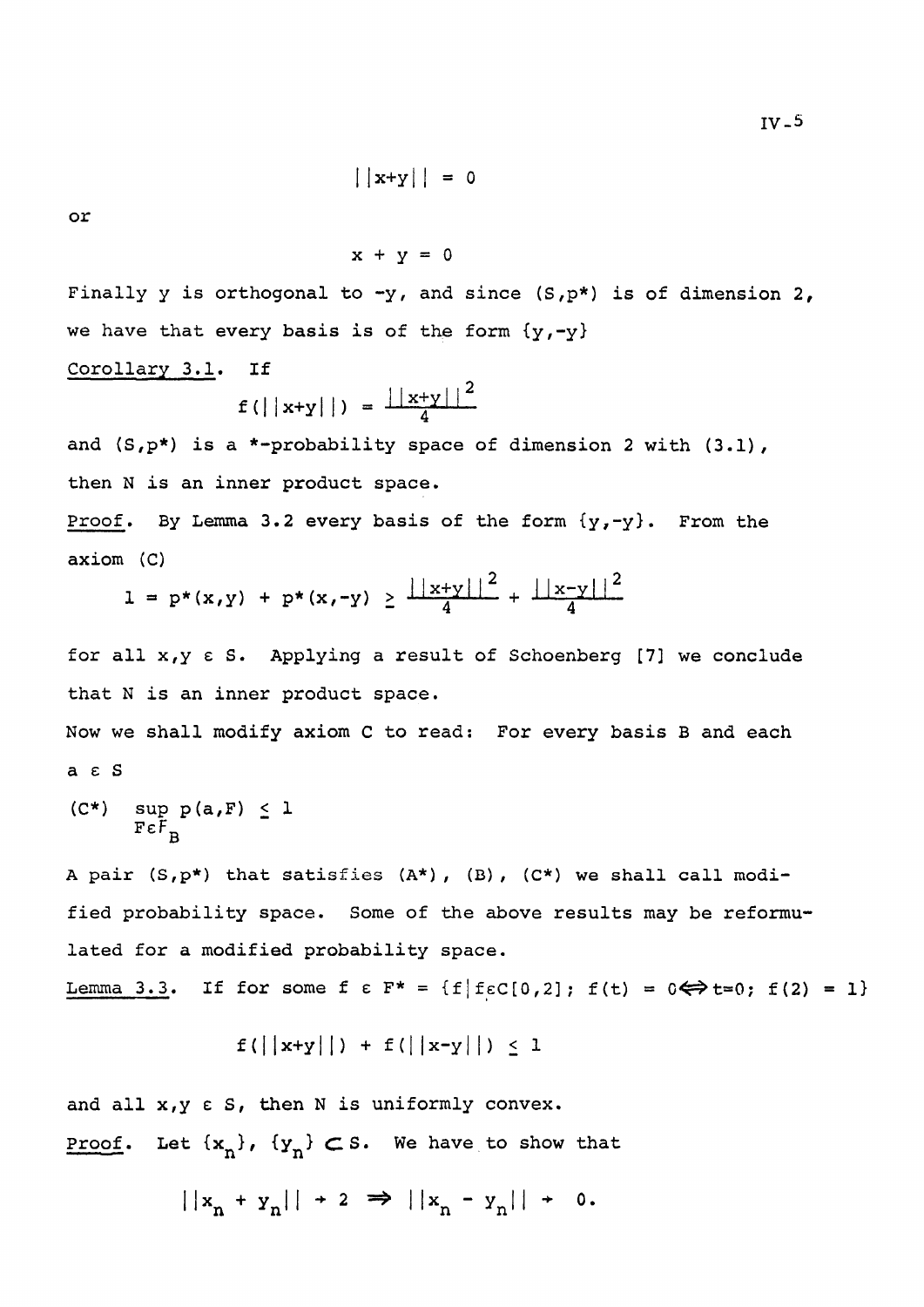**From** 

$$
f(|x_n + y_n|) + f(|x_n - y_n|) \le 1
$$

**we have** 

$$
f(\lim ||x_n + y_n||) + f(\lim ||x_n - y_n||) \leq 1
$$

**or** 

$$
f(2) + f(\lim ||x_n - y_n||) \le 1
$$

But  $f(2) = 1$ , so

$$
f(\lim ||x_n - y_n||) \le 0
$$

**i.e.** 

$$
f(\lim ||x_n - y_n||) = 0
$$

**For any f e F\* we have that** 

$$
f(t) = 0 \leftrightarrow t = 0
$$

**Thus** 

$$
\lim_{n} \left| \left| x_n - y_n \right| \right| = 0
$$

**Example 3.1. The well-known Clarkson's inequality [8] states** 

$$
||\frac{f+g}{2}||P' + ||\frac{f-g}{2}||P' \leq \left(\frac{1}{2}||f||P + \frac{1}{2}||g||^p\right)^{\frac{1}{p-1}},
$$

for  $1 < p < 2$ , and for  $p \ge 2$ .

$$
||\frac{f+g}{2}||^{p} + ||\frac{f-g}{2}||^{p} \leq \frac{1}{2} ||f||^{p} + \frac{1}{2} ||g||^{p}.
$$

The norm  $||\cdot||$  is the standard Lp norm. (or 1p), and  $p' = 1 - p$ . **Let S be the unit sphere of Lp. Then** 

$$
||\frac{f+q}{2}||P' + ||\frac{f-q}{2}||P' \leq 1, 1 < p < 2,
$$

**and** 

$$
||\frac{f+g}{2}||P + ||\frac{f-g}{2}||P \leq 1, p \geq 2.
$$

**It is easy to recognize two last inequality as special case of the inequality (3.1), by taking**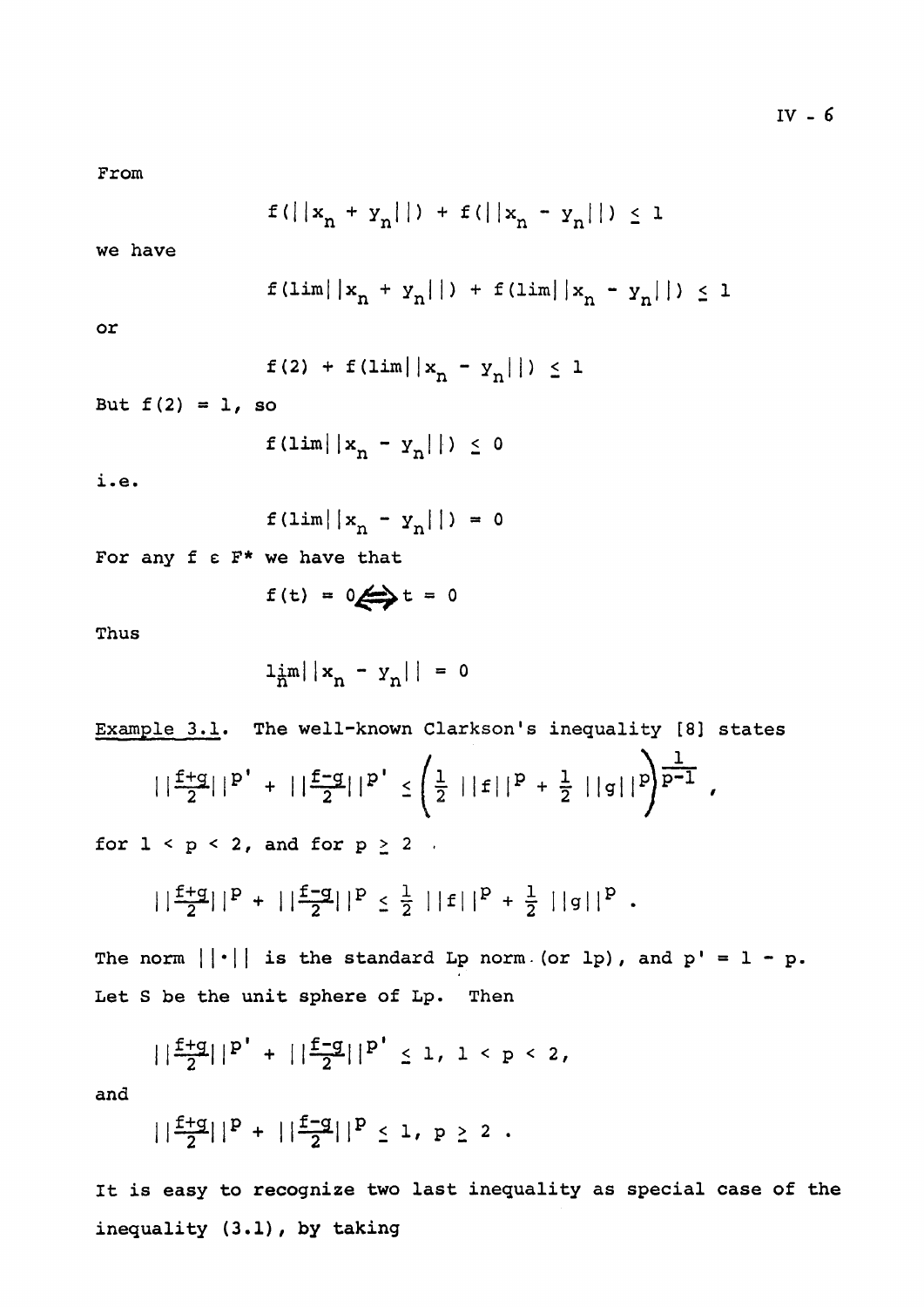$$
f(t) = (\frac{t}{2})^{p'}
$$
 or  $f(t) = (\frac{t}{2})^{p}$ .

**It follows that Lp (or lp) are uniformly convex.** 

**Lemma 3.3. says that every normed real linear space on whose unit sphere (3.1) (generalized Clarkson1s inequality) holds, is uniformly convex.** 

**Corollary 3.2. If N is a Banach space and (3.1) holds then N is reflexive.** 

**Proof. According to Milman's [9] (see also Dieudonne [10]) every uniformly convex Banach space is reflexive.** 

**Theorem 3.1. Let N be a normed real linear space and S its unit**  sphere i.e.  $S = \{x \mid ||x|| = 1\}$ . If  $(S, p^*)$  is a modified probability **space of dimension 2, and** 

 $p^*(x,y) > f(|x+y||)$ 

where  $f \in F^* = \{f | f \in C[0,2]; f(t) = 0 \Leftrightarrow t = 0; f(2) = 1\}$ , then N is uniformly **convex**  Proof. By Lemma 3.2 every basis of  $(S, p*)$  is of the form  $\{y, -y\}$ . From the axiom (C<sup>\*</sup>) we have

$$
p^*(x,y) + p^*(x,-y) \leq 1
$$

**That implies** 

$$
f(|x+y||) + f(|x-y||) \le 1.
$$

**Applying Lemma 3.3 we get that N is uniformly convex.** 

**Corollary 3.3. In addition to the conditions of Theorem 3.1 assume that N is a Banach space. Then N is reflexive.** 

#### **REFERENCES**

- **[1] B. Mielnik, Geometry of Quantum States, Coramun. Math. Physics 9, 55-80 (1968).**
- **[2] C.V. Stanojevic, Mielnik's probability spaces and characterization of inner product spaces, to appear in Trans. Amer. Math Soc.**